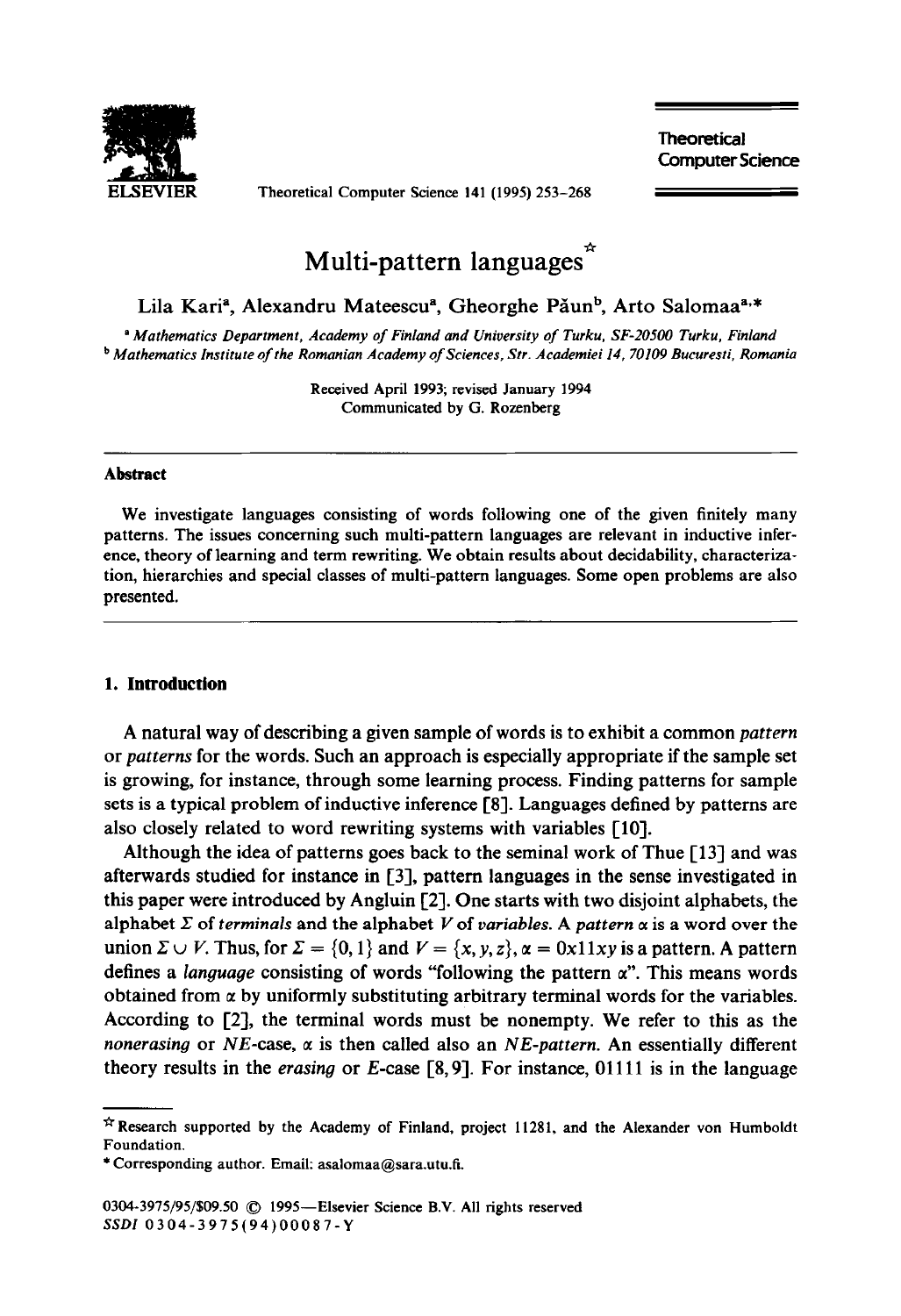defined by the E-pattern  $\alpha = 0x11xy$  but not in the language defined by the *NE*pattern  $\alpha$ .

A natural way to generalize such pattern languages is to start with an arbitrary finite number of patterns instead of just a single one. In this paper we will investigate such *multi-pattern languages.* Indeed, in many cases no reasonable description of a sample set can be obtained using one pattern only. For instance, such a case results when the sample consists of lots of words with two different prefixes like 0001 and 1100. Then two patterns describe the sample much more appropriately than one.

A brief description of the contents of the paper follows. The basic definitions, as well as some initial results, are given in Section 2. Section 3 contains comparisons between multi-pattern languages and some other language families, namely, languages of simple matrix grammars [7] and languages of cooperating distributed grammar systems [4]. Such comparisons give results about the generative capacity of multipatterns, as well as make it possible to transfer results concerning other languages to concern multi-pattern languages. Section 4 establishes an important undecidability result: it is undecidable whether or not a given context-free language is multi-pattern. The decidability status of the reverse problem (whether or not a given multi-pattern language is context-free) is open.

Section 5 deals with the hierarchy of language families obtained by increasing the number of patterns, and Section 6 closure properties of the family of multi-pattern languages. An important subclass, languages generated by repetition-free patterns, is investigated in Section 7. The concluding Section 8 contains some remarks about the ambiguity of pattern and multi-pattern languages.

This paper is largely self-contained. The reader is referred to  $[2,6,8-10]$  for more background and motivations, and to [12] for all unexplained notions in language theory.

## 2. **Basic notions and preliminary results**

Let  $\Sigma$  be an alphabet (of *terminals*) and let V be an alphabet (of *variables*) such that  $\Sigma \cap V = \emptyset$ . The set of words over  $\Sigma \cup V$  is denoted by  $(\Sigma \cup V)^*$  and the empty word is denoted by  $\lambda$ . A *pattern*  $\alpha$  is word over  $\Sigma \cup V$ , i.e.  $\alpha \in (\Sigma \cup V)^*$ . Let  $H_{\Sigma,V}$  be the set of morphisms  $h, h: (\Sigma \cup V)^* \rightarrow (\Sigma \cup V)^*$ .

We view patterns  $\alpha$  as E-patterns (E from "erasing") and NE-patterns ("nonerasing"). The *language generated* by the *E*-pattern  $\alpha \in (\Sigma \cup V)^*$  is defined as

 $L_{E,\Sigma} = \{w \in \Sigma^* | w = h(\alpha) \text{ for some } h \in H_{\Sigma,V} \text{ such that } h(a) = a \text{ for each } a \in \Sigma \}.$ 

The language generated by the *NE*-pattern  $\alpha, \alpha \in (\Sigma \cup V)^*$  is

 $L_{NE,\Sigma} = \{w \in \Sigma^* | w = h(\alpha) \text{ for some } \lambda \text{-free } h \in H_{\Sigma,V} \}$ such that  $h(a) = a$  for each  $a \in \Sigma$ .

If  $\Sigma$  is understood, we use also the notations  $L_E(\alpha)$  and  $L_{NE}(\alpha)$ .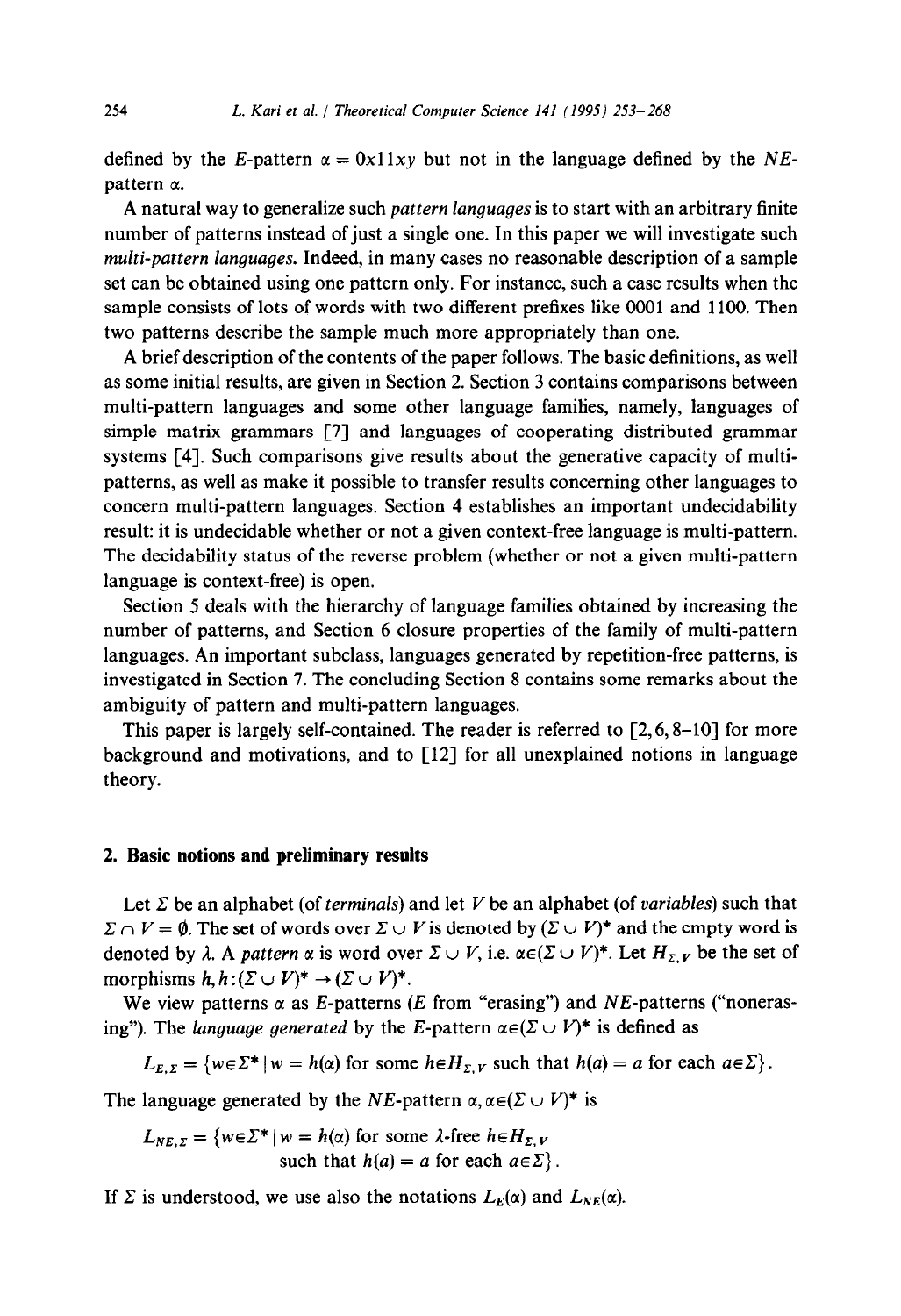A *multi-pattern*  $\pi$  is a finite set of patterns,  $\pi = {\alpha_1, \alpha_2, ..., \alpha_n}$ ,  $\alpha_i \in (\Sigma \cup V)^*$ ,  $i = 1, ..., n$ .

The language generated by an E-multi-pattern  $\{\alpha_1, \alpha_2, ..., \alpha_n\}, \alpha_i \in (\Sigma \cup V)^*$ ,  $i=1, ..., n$ , is

$$
L_{E,\Sigma}(\alpha_1,\ldots,\alpha_n)=\bigcup_{i=1}^n L_{E,\Sigma}(\alpha_i).
$$

The language generated by an *NE*-multi-pattern  $\{\alpha_1, \alpha_2, ..., \alpha_n\}$ ,  $\alpha_i \in (\Sigma \cup V)^*$ ,  $i=1, ..., n$ , is

$$
L_{NE,\Sigma}(\alpha_1,\ldots,\alpha_n)=\bigcup_{i=1}^n L_{NE,\Sigma}(\alpha_i).
$$

We introduce the family of erasing multi-pattern languages of degree  $n$  as

$$
MPLE(n) = \{L \mid L = L_{E,\Sigma}(\alpha_1,\ldots,\alpha_n) \text{ for some multi-pattern } \{\alpha_1,\ldots,\alpha_n\} \}
$$

and the family of erasing multi-pattern languages as

 $MPLE = \bigcup MPLE(n)$ **It>0** 

Analogously, the family of nonerasing multi-pattern languages of degree  $n$  is defined as

 $MPLNE(n) = \{L \mid L_{NE, \Sigma}(\alpha_1, ..., \alpha_n) \text{ for some multi-partern } \{\alpha_1, ..., \alpha_n\} \}$ 

and the family of nonerasing multi-pattern languages as

$$
MPLNE = \bigcup_{n \geq 0} MPLNE(n).
$$

We write also  $L_{E,\Sigma}(\pi)$ ,  $L_{NE,\Sigma}(\pi)$  for  $\pi = {\alpha_1, ..., \alpha_n}$ ,  $\alpha_i \in (\Sigma \cup V)^*$ ,  $i = 1, ..., n$ .

**Lemma 1** (Jiang et al. [9]). Let V be a set of variables,  $\Sigma$  be a terminal alphabet and  $\Omega \subseteq \Sigma$ . Consider a pattern  $\alpha \in (\Sigma \cup V)^*$ . Then there exist effectively  $m \geq 1$  and patterns  $\alpha_1, \ldots, \alpha_m \in (\Sigma \cup V)^*$  such that

$$
L_{E,\Sigma}(\alpha)=\bigcup_{i=1}^m L_{NE,\Sigma}(\alpha_i).
$$

*Consequently,* 

*MPLE = MPLNE.* 

When the model  $E/NE$  is not relevant we write  $L_z(\pi)$  instead of  $L_{E_z}(\pi)$  or  $L_{NE_z}(\pi)$ . We write also briefly *MPL = MPLE (= MPLNE).* 

There are essential differences between languages generated by E-patterns and NE-patterns, [8,9]. For instance, while the *equivalence problem* is trivially decidable for  $NE$ -patterns (that is, the problem of whether two given  $NE$ -patterns generate the same language), its decidability status is open for E-patterns. Lemma 1 shows that, as far as the generated language families are concerned, there is no difference between *E-* and NE-multi-patterns.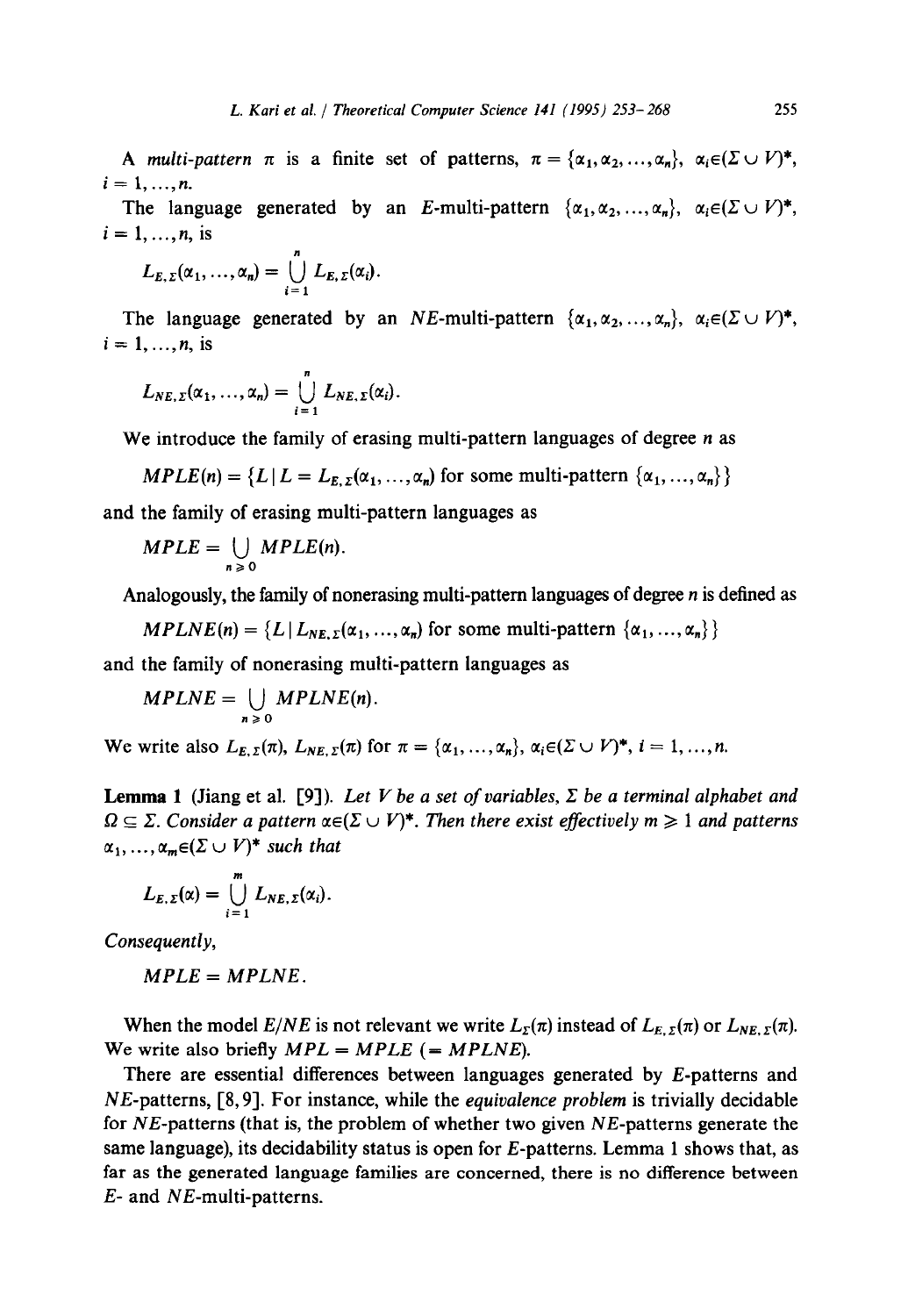Clearly,  $L_z(\alpha) \subseteq L_z(\beta)$  iff  $L_z(\beta) = L_z(\alpha, \beta)$ . (This holds both for *E*- and *NE*-patterns.) Since the inclusion is undecidable [9] for pattern languages (both *E* and *NE)*  and membership is NP-complete [2,8] we obtain the following result.

**Theorem 1. The** *equivalence and the inclusion problems are undecidable for the family MPLE = MPLNE. The membership problem is NP-complete for languages in this family.* 

One may consider *terminal-free* patterns, that is, words over the alphabet of variables. As regards single patterns, the inclusion problem is decidable in the E-case but open in the NE-case. As regards multi-patterns, the decidability of both equivalence and inclusion problems is open.

Instead of allowing arbitrary (uniform) substitutions for the variables, one may restrict the substitutions in various ways. A *generative* approach was taken in [6]. Initially one has a finite set of words that can be used in the substitutions. Whenever new words have resulted from the patterns, they become available for forthcoming substitutions.

Another possibility is to associate to each variable x a language  $K(x)$ , see also [1]; only words from  $K(x)$  can be substituted for x. In the definitions above,  $K(x) = \Sigma^*$  for E-patterns, and  $K(x) = \Sigma^+$  for *NE*-patterns.

If  $K(x)$  is regular for every variable x, we speak of *multi-pattern languages with regular substitutions.* Their family is denoted by  $MPL_{REG}$ . Clearly, we have the strict inclusion.

 $MPLE \subseteq MPL_{\text{PEC}}$ .

## 3. **Simulations of multi-patterns mechanisms**

We now show that the family *MPLE*, in fact the family *MPLE*<sub>REG</sub>, is contained in some other language families such as the well-known family *ETOL [* 111. This gives an idea of the generative capacity of the mechanism of multi-patterns, as well as the possibility of applying to multi-pattern languages results concerning some other languages.

We begin with some further definitions.

**Definition.** A *cooperating distributed grammar system* (shortly a CD grammar system) is an  $(n + 2)$  tuple,

 $\Gamma = (T, G_1, G_2, ..., G_m, S),$ 

where (i) for  $1 \le i \le n$ , each  $G_i = (N_i, T_i, P_i)$  is a context-free grammar with the set  $N_i$  of nonterminals, the set  $T_i$  of terminals, the set  $P_i$  of context-free rules, and without an axiom. (ii)  $T \subseteq \bigcup_{i=1}^n T_i$ , (iii)  $S \in \bigcup_{i=1}^n N_i$ .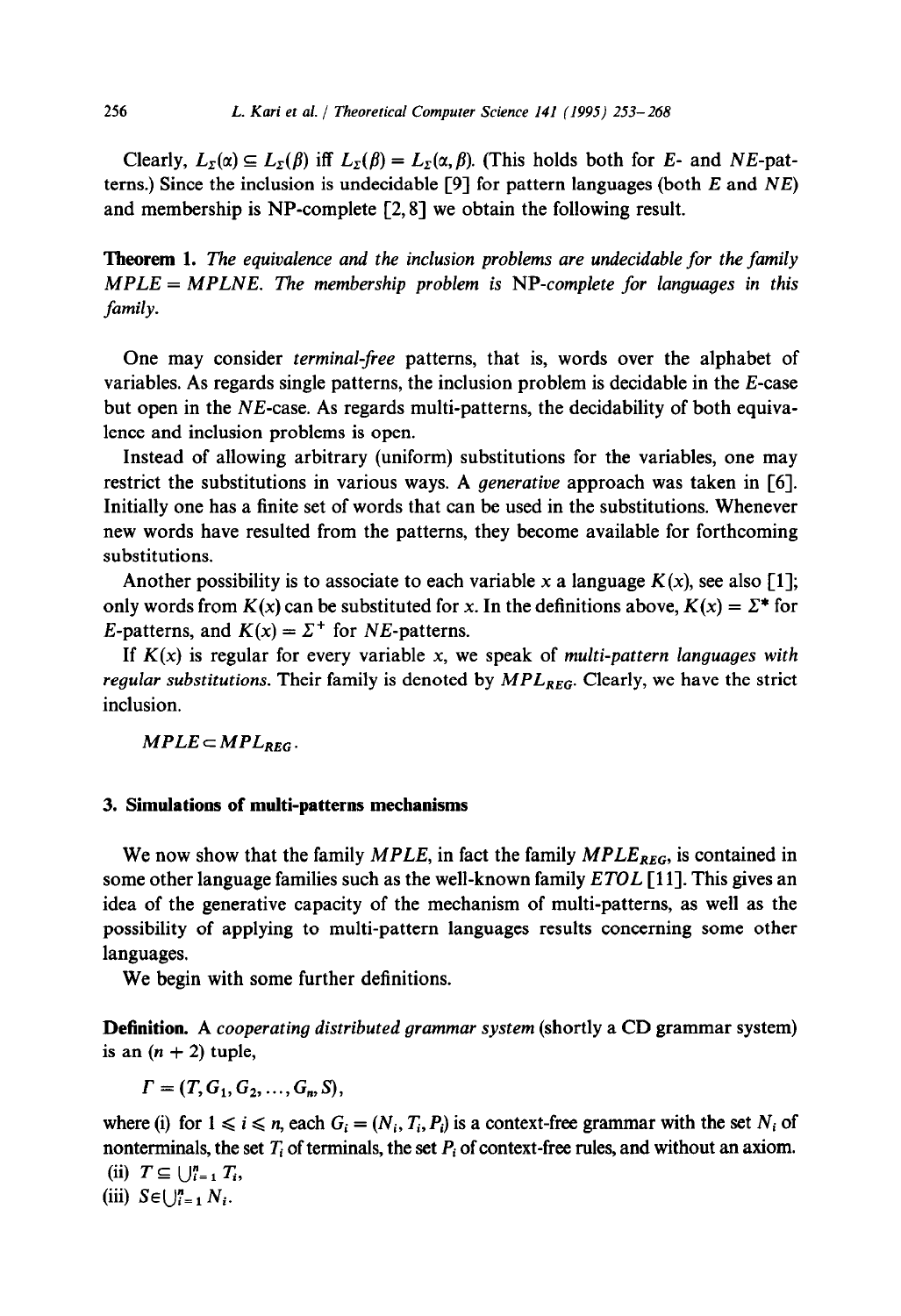The grammars  $G_i$ ,  $1 \leq i \leq n$ , are called the components of  $\Gamma$ . Further we set  $V_i = N_i \cup T_i$  and

$$
V_r = \bigcup_{i=1}^n V_i.
$$

**Definition.** Let T be a CD grammar system and let x, y be in  $V_t^*$ . The string x derives in  $G_i$  the string y using the *t-mode of derivation*, denoted  $x \Rightarrow_{G_i}^t y$ , iff  $x \Rightarrow_{G_i}^t y$  and there is no  $z, z \neq y$ , with  $y \Rightarrow z, z$ .

**Definition.** If  $\Gamma$  is a CD grammar system then the *language generated* by  $\Gamma$  in the t-mode of derivation, denoted  $L_t(\Gamma)$ , is defined as the set of all words  $z \in T^*$  for which there is a derivation

$$
S = w_0 \Rightarrow_{G_{i_1}}^t w_1 \Rightarrow_{G_{i_2}}^t w_2 \Rightarrow_{G_{i_3}}^t \cdots \Rightarrow_{G_{i_r}}^t w_r = z.
$$

Denote by  $CD_t$ , the family of all languages generated by CD grammar systems in the t-mode of derivation.

**Theorem 2.**  $MPL_{REG} \subset CD$ , and the inclusion is proper.

**Proof.** First, assume that  $\alpha$  is a pattern over  $\Sigma \cup V$ . Let  $L_{x,\alpha}$  be the regular language corresponding to the variable x. For each  $x \in V$ , let  $A_x = (\Sigma, Q_x, q_{0,x}, F_x, \delta_x)$  be a finite deterministic automaton such that  $L(A_x) = L_{x,x}$ .

If  $alpha(x) \cap V = \{x_1, \ldots, x_k\}, k \ge 0$ , then consider the nonterminals:  $[q, j]$ ,  $q \in Q_x$ ,  $1 \le j \le k$ . Consider also, the morphism *h* defined by  $h(a) = a, a \in \Sigma$  and  $h(x_j) = [q_{0,x_i},j], 1 \leq j \leq k.$ 

Then construct the CD grammar system  $\Gamma$  with the terminal alphabet  $\Sigma$ , the axiom S, and the nonterminal alphabet.

$$
N = \{S\} \cup \{[q,j] \mid 1 \leq j \leq k, q \in Q_{x_j}\} \cup \{(q,j) \mid 1 \leq j \leq k, q \in Q_{x_j}\}
$$

and the components having all the same alphabets N, *T* and the following sets of productions:

$$
P_0 = \{S \rightarrow h(\alpha)\},
$$
  
\n
$$
P_{j,a} = \{[q,j] \rightarrow a(\delta_{x_j}(q,a),j) | q \in Q_{x_j}\}, \quad 1 \le j \le k, \ a \in \Sigma,
$$
  
\n
$$
P'_{j,a} = \{[q,j] \rightarrow a | q \in F_{x_j}\}, \quad 1 \le j \le k, \ a \in \Sigma,
$$
  
\n
$$
P_j = \{(q,j) \rightarrow [q,j] | q \in Q_{x_j}\}, \quad 1 \le j \le k.
$$

The component  $P_0$  introduces a string  $h(\alpha)$ , obtained from  $\alpha$  by replacing each variable  $x_j$  with  $[q_{0,x_j},j]$ . The use of a component  $P_{j,a}$  in the t-mode (when an enabled component works as long as possible) replaces all occurrences of *[q,J* by the same symbol  $a \in \Sigma$ . The components  $P_j$  return systematically the symbols  $(q, j)$  into  $[q, j]$ .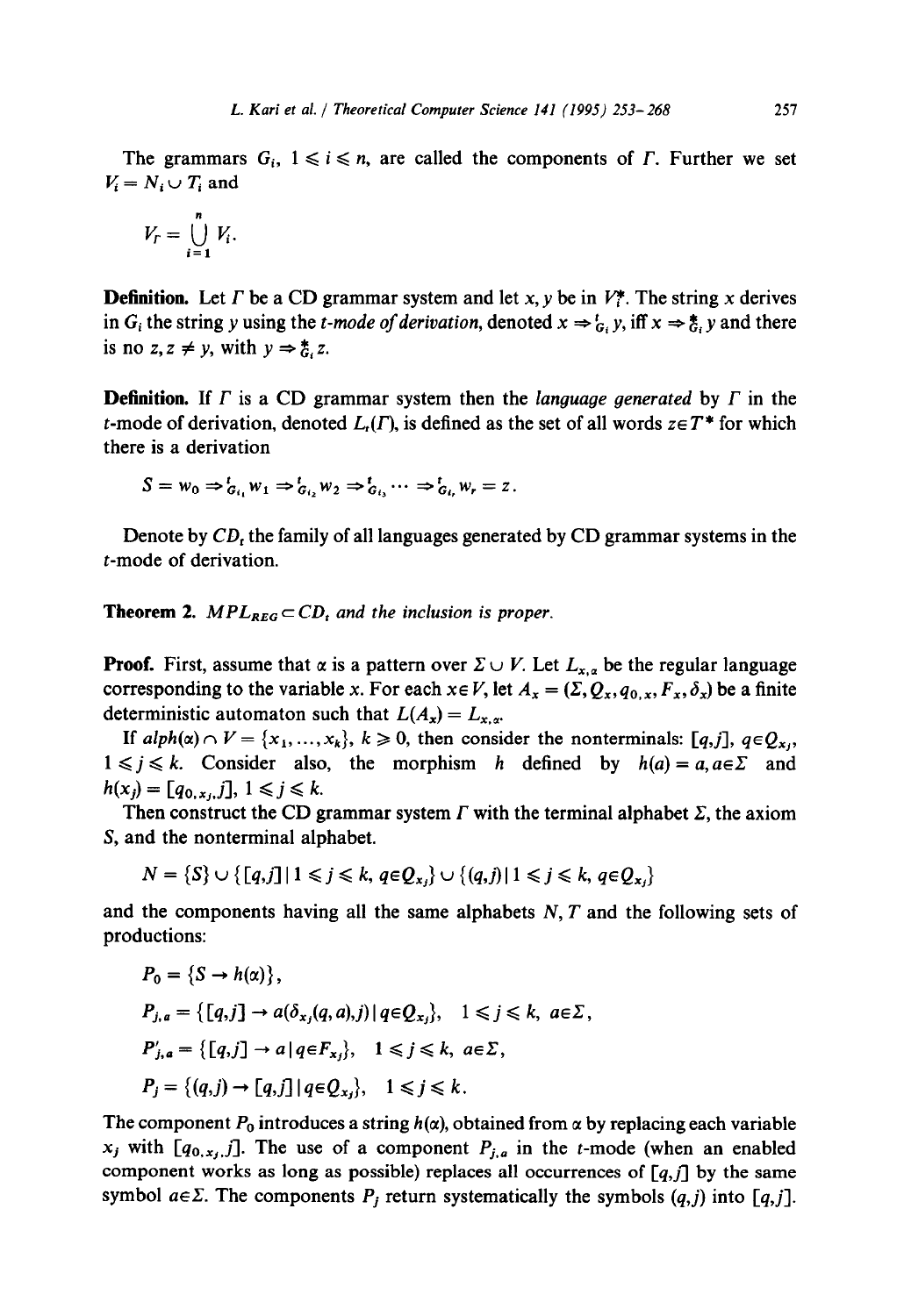The derivation can be finished by components  $P'_{i,a}$ . The determinism of the automaton and the t-mode of the derivation ensure the fact that from each occurrence of a variable  $x_i$  in  $\alpha$  we generate the same string. Consequently,  $L_x(\alpha_1, ..., \alpha_n) = L_y(\Gamma)$ .

Note that the family *CD,* is closed under union (see [4]) and hence any language from  $MPL_{REG}$  is in  $CD_t$ .

The above inclusion is proper. This assertion follows from the fact that the language

 $L = \{a^n b^n | n \ge 1\}$ 

is not in *MPL<sub>REG</sub>*. Indeed, assume that  $L = L_{\{a,b\}}(\alpha_1, ..., \alpha_n)$  for some patterns  $\alpha_1, \ldots, \alpha_n$ . For each  $x \in V$  we have either  $L_x \subseteq a^*$  or  $L_x \subseteq b^*$  or  $L_x \subseteq a^+b^+$ . If in one pattern  $\alpha_i$  we have a variable of one of the first two types, then strings  $a^n b^m$ ,  $n \neq m$ , can be produced. On the other hand, a variable x with  $L_x \n\subseteq a^+b^+$  cannot appear twice. Consequently the obtained strings are of the form  $a^i a^n b^m b^j$  for  $a^n b^m \in L_x$ , for some  $i,j \geq 0$ . Such languages are regular, hence we cannot have  $L = L_{(a,b)}(\alpha_1, \ldots, \alpha_n)$ .  $\square$ 

**Corollary.**  $MPL_{REG} \subset ETOL$ .

**Proof.** It is known (see [4]) that  $CD_t = ETOL$ .  $\Box$ 

**Definition** *(Ibarra [7]).* A *regular simple matrix grammar of degree n* is an ordered system  $G = (N_1, ..., N_n, V, P, S)$ , where  $N_i$ ,  $1 \le i \le n$ , are finite sets of nonterminals,  $V$  is a terminal alphabet,  $S$  is the start symbol,

$$
S \notin V \cup \bigcup_{i=1}^{n} N_i
$$

and *P* is a finite set of *n*-dimensional vectors of rules,  $(r_1, \ldots, r_n)$ , such that each rule  $r_i$  is a regular rule over the alphabet  $N_i \cup V$ . Moreover, *P* contains also rules (S  $\rightarrow u$ ), with  $u \in V^*$  and rules  $(S \to u_0 X_1 u_1 ... X_n u_n)$ , where  $u_j \in V^*$ ,  $j = 0, 1, ..., n$  and  $X_i \in N_i$ ,  $i = 1, ..., n$ .

Let G be a regular simple matrix grammar of degree n. G defines a relation of *direct derivation* as

 $S \Rightarrow_{c} v$  iff  $(S \rightarrow v) \in P$ 

and  $u_0X_1u_1 \ldots X_nu_n \Rightarrow_G u_0v_1u_1 \ldots v_nu_n$  iff  $(X_1 \rightarrow v_1, \ldots, X_n \rightarrow v_n) \in P$ , where  $u_j \in V^*$ ,  $j = 0, 1, ..., n, X_i \in N_i, i = 1, ..., n, v_k \in (V \cup N_k)^*, k = 1, ..., n.$ 

The *derivation relation* induced by G, denoted  $\Rightarrow \xi$ , is the reflexive and transitive closure of  $\Rightarrow$  c.

The *language generated* by a regular simple matrix grammar G of degree *n* is

 $L(G) = \{w \in V^* | S \Rightarrow \xi w\}.$ 

**Notation.** *RLSM* is the family of all regular simple matrix languages.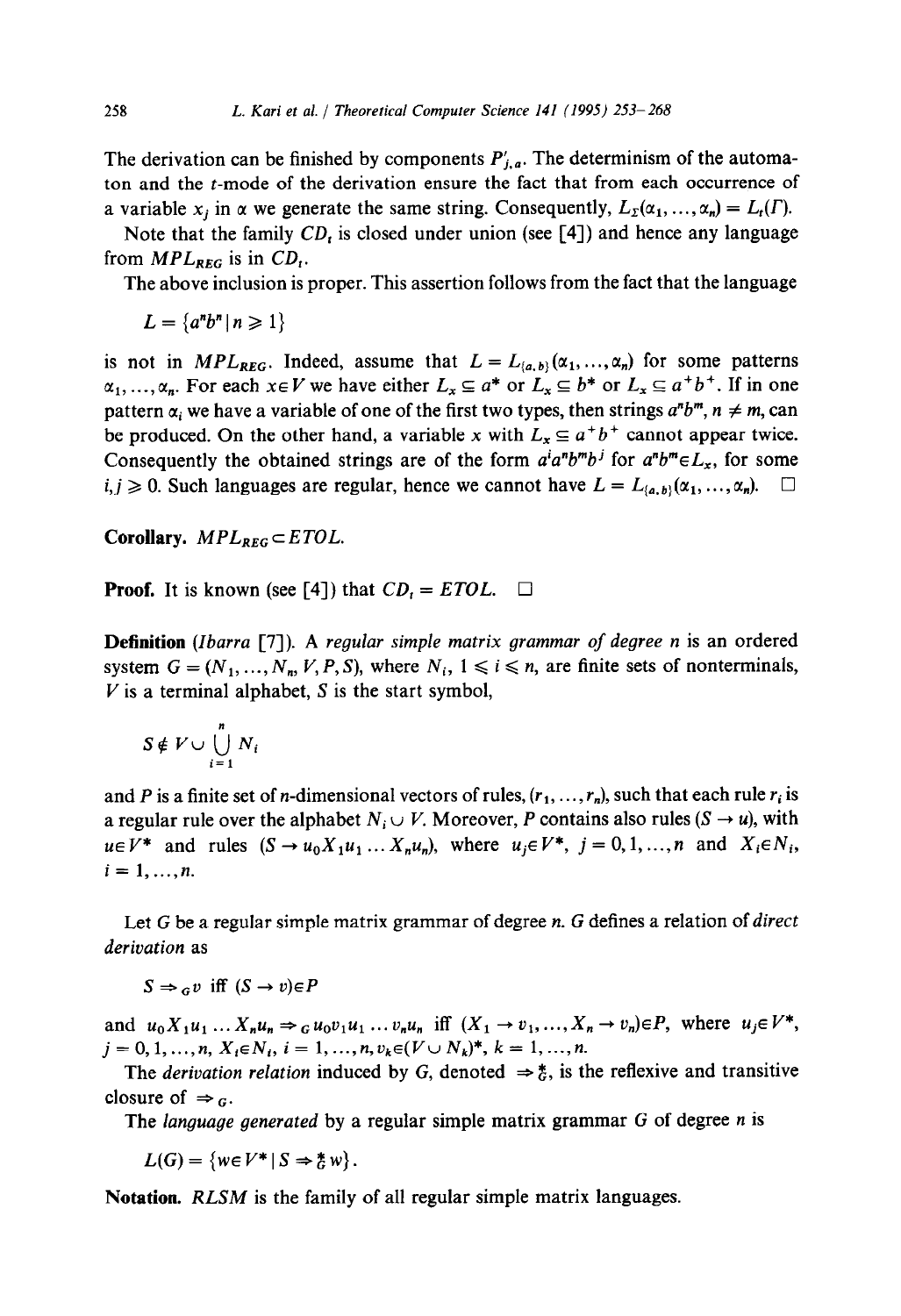**Theorem 3.**  $MPL_{REG} \subseteq RLSM$ .

**Proof.** Assume that  $\alpha$  is a pattern over  $\Sigma \cup V$ . For each  $x \in V$ , let  $A_x = (\Sigma, Q_x, q_{0,x}, F_x, \delta_x)$  be a finite deterministic automaton such that  $L(A_x) = L_{x,x}$ . *If*  $\alpha = \beta_0 x_1 \beta_1 \dots x_m \beta_m$ , where  $\beta_j \in \Sigma^*$ ,  $x_i \in V$ ,  $0 \leq j \leq m$ ,  $1 \leq i \leq m$ , then consider the nonterminals:  $[q, j]$ ,  $q \in Q_x$ ,  $1 \leq j \leq m$ . Denote

 $\alpha' = \beta_0[q_{0,x_1}, 1] \beta_1 \dots [q_{0,x_m}, m] \beta_m.$ 

Construct the right linear simple matrix grammar  $G = (\Sigma, V_1, ..., V_n, S, M)$  with  $V_i = \{ [q, j] | q \in Q_{x_i} \}, \ 1 \leq j \leq m$ , and *M* containing the following matrices: (1)  $(S \rightarrow \alpha')$ .

(2)  $([q_1, 1] \to \gamma_1[\delta(q_1, \gamma_1), 1], ..., [q_m, m] \to \gamma_m[\delta(q_m, \gamma_m), m])$ , where  $q_i \in Q_x$ ,,  $\gamma_i \in \{a, \lambda\}$ , for some given  $a \in \Sigma$ ,  $1 \le j \le m$ , such that  $\gamma_{j_1} = \gamma_{j_2} = \cdots = \gamma_{j_r} = a$  for  $x_{j_1} = x_{j_2} = \dots = x_{j_r}, x_s \neq x_{j_1}$  for  $s \notin \{j_1, ..., j_r\}$  and  $\gamma_s = \lambda$  for  $s \notin \{j_1, ..., j_r\}$ . (3)  $([q_1, 1] \rightarrow \lambda, ..., [q_m, m] \rightarrow \lambda)$ , where  $q_i \in F_{x_i}$ ,  $1 \leq j \leq m$ .

The determinism of the involved finite automata, the mode of derivation in right linear simple matrix grammars and the way of defining the matrices of G ensure the equality  $L(G) = L_{\Sigma}(\alpha)$ .

The family of right linear simple matrix languages is closed under union and hence any multi-pattern language is a right linear simple matrix language.

Moreover, the inclusion is proper. Consider again the language

 $L = \{a^n b^n | n \ge 1\}.$ 

which is a right linear simple matrix language but is not a multi-pattern language (see the second part of the proof of Theorem 3).  $\Box$ 

**Corollary.** *Every language in MPL<sub>REG</sub> is semilinear (hence the one-letter languages in MPLnso are regular).* 

**Proof.** The property holds for languages in  $RLSM$ .  $\Box$ 

**Corollary. The** *emptiness and thefiniteness of the intersection of a language* in *MPLsso with a regular language is decidable. It is also decidable whether or not a language in MPLREC is included in a regular language.* 

**Proof.** The family *RLSM* is closed under intersection with regular sets and the emptiness and finiteness problems are decidable for *RLSM*. As  $L \subseteq R$  iff  $L \cap (V^* - R) = \emptyset$ , also the inclusion in a regular language is decidable.  $\square$ 

**Remark.** Consider now the particular case of the family *MPL.* From the preceding theorem we have

 $MPL \subset CD$ , = ETOL, *MPLcRLSM.*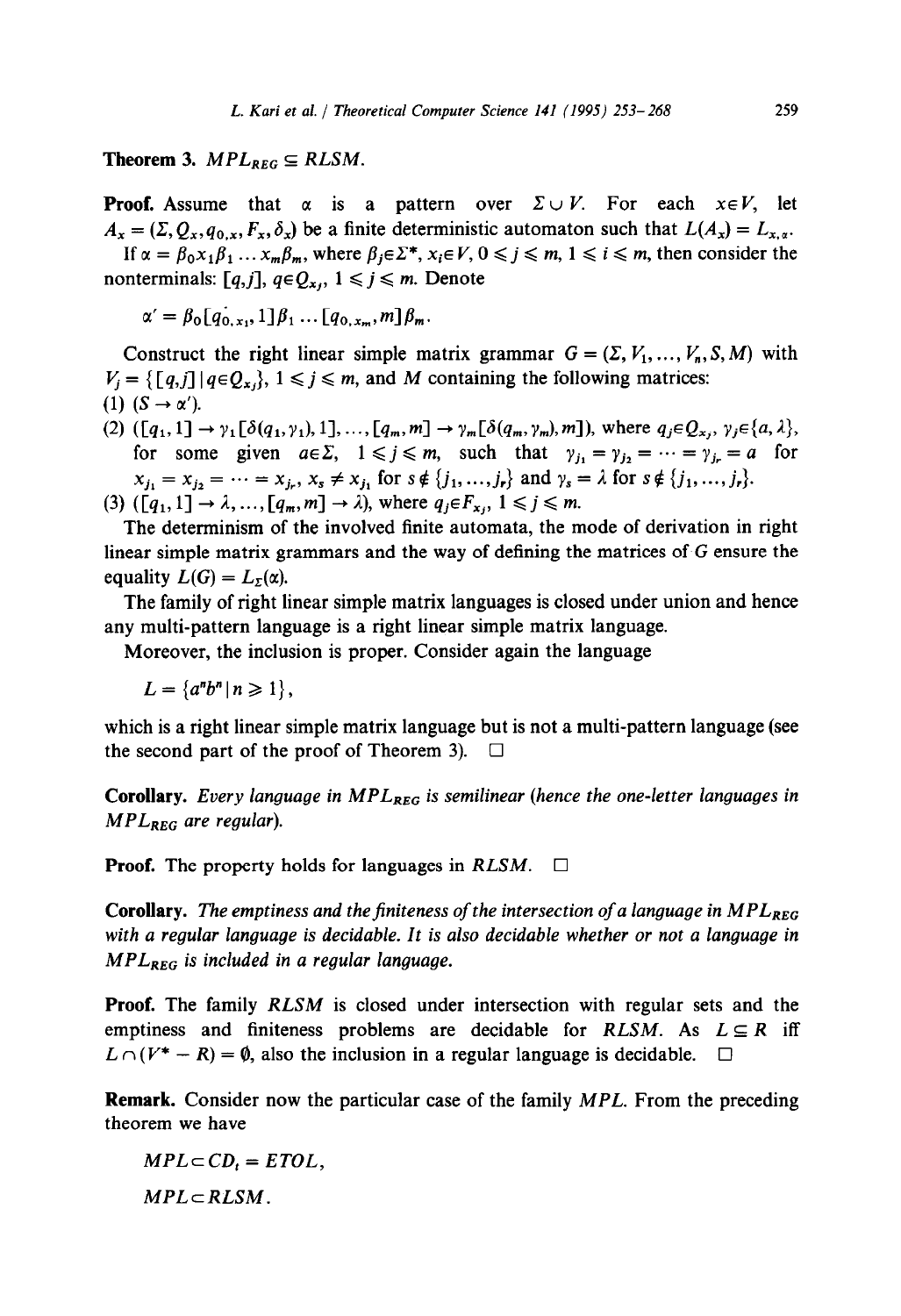The properness of these inclusions follows from Theorem 3, but a stronger assertion is true: there are regular languages not in *MPL*. For example  $L = a^*b$  is not in *MPL*: the language is infinite, hence patterns with at least one variable are used, therefore  $\{a, b\}^*$ must be included in *Sub(L)* which is not true. (Here *Sub(L)* denotes the set of subwords of the words in *L.)* 

Some necessary conditions for a language *L* to be in *MPL* are:

- (i) The language *L* has to be semilinear (consequence of Theorem 3).
- (ii) If *L* is infinite,  $L \subseteq \Sigma^*$ , then  $\Sigma^* \subseteq Sub(L)$ .
- (iii) If *L* is infinite,  $L \subseteq \Sigma^*$ ,  $card(\Sigma) \ge 2$ , then *L* is not "slender", that is, there is no constant  $k$  such that, for all  $n$ , the set of words in  $L$  of length  $n$  is of cardinality  $\leqslant k$ .

### 4. **Multi-pattern and context-free languages**

In this section we investigate the interrelation between multi-pattern and contextfree languages. Repetitions of the same variable induce a noncontext-free feature in pattern languages. On the other hand, very simple context-free (even regular) languages such as *a\*b* are not multi-pattern.

We will prove in this section that it is in general undecidable whether or not a given context-free language is multi-pattern. The proof, a reduction to the Post-Correspondence Problem, has some novel features which we believe are applicable also in similar situations elsewhere. In particular, our context-free languages associated to the given instance of the Post-Correspondence Problem are somewhat unusual.

**Theorem 4.** It *is not decidable whether or not an arbitrary given context-free language is in MPL.* 

**Proof.** Take two arbitrary *n*-tuples of nonempty strings over the alphabet  $\{a, b\}$ ,  $\sigma = (\sigma_1, ..., \sigma_n), \tau = (\tau_1, ..., \tau_n)$ , and consider the following languages:

$$
L_{\gamma} = \{b^{t_1}a^{i_1}b^{t_2}a^{i_2}\dots b^{t_k}a^{i_k}c\gamma_{i_k}\dots\gamma_{i_1} | k \geqslant 3, 1 \leqslant i_k \leqslant n, 1 \leqslant t_j \leqslant 3,
$$
  

$$
t_j \equiv j \pmod{3}, 1 \leqslant j \leqslant k\}
$$

for  $\gamma \in \{\sigma, \tau\},\$ 

$$
L_S = \{w_1 c w_2 c z \tilde{w}_2 c \tilde{w}_1 | w_1, w_2, z \in \{a, b\}^*\},
$$
  

$$
L(\sigma, \tau) = \{a, b, c\}^* - ((L_\sigma \{c\} \{a, b\}^* \{c\} \tilde{L}_\tau) \cap L_S)
$$

(Here  $\tilde{w}_2$  denotes mirror image.) We just prove that  $L(\sigma, \tau)$  is a context-free language and that it is equal to  $\{a, b, c\}^*$  if and only if  $PCP(\sigma, \tau)$  has no solution.

*Assertion I.* The language  $L(\sigma, \tau)$  is a context-free language.

It is easy to observe that the language

 $((L_{\sigma}\{c\}\{a,b\}^*\{c\}\tilde{L}_i) \cap L_s)$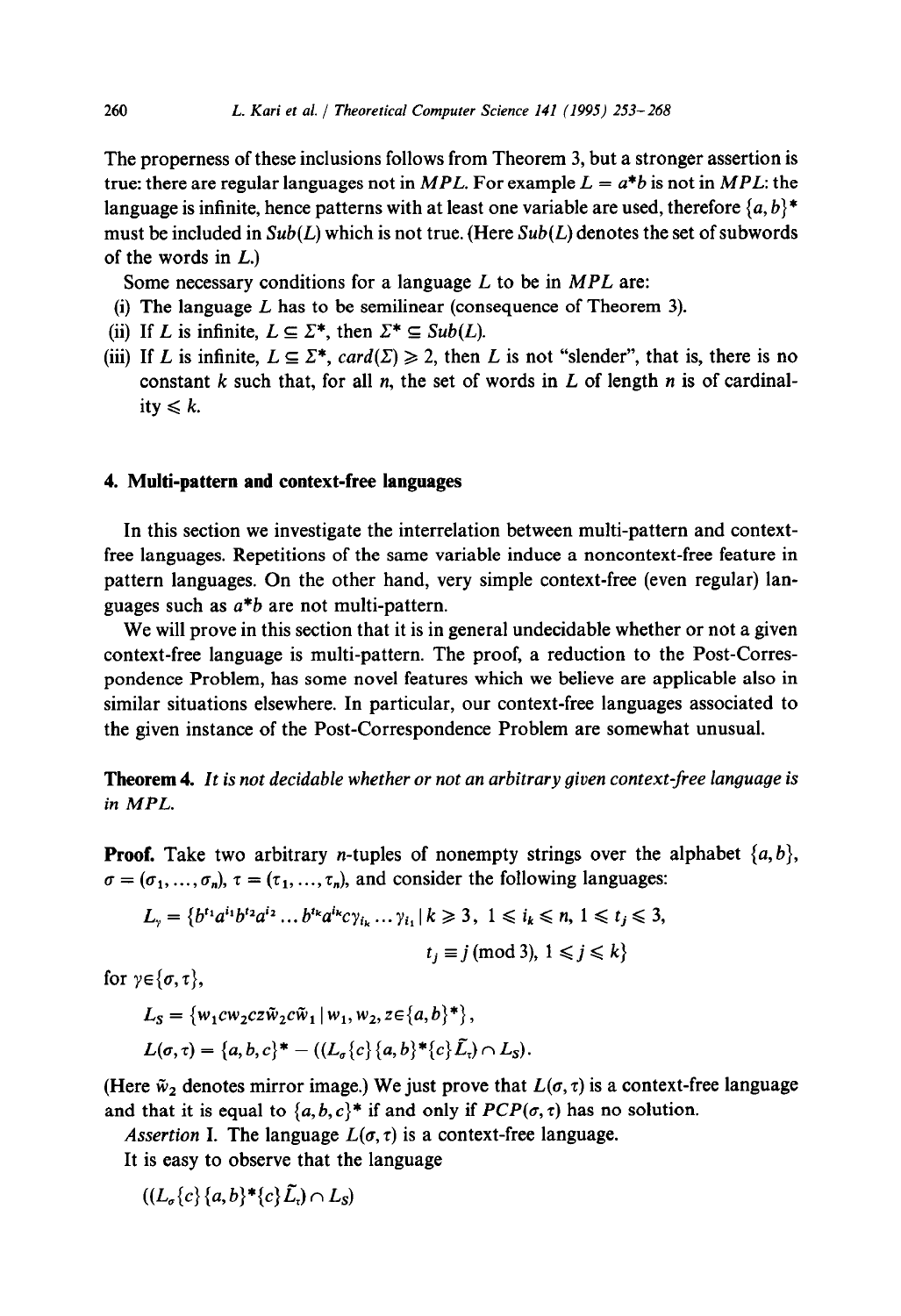is a deterministic context-free language and hence the complement of this language is a context-free language. Therefore, it follows Assertion I.

Now, clearly, when  $L(\sigma, \tau) = \{a, b, c\}^*$ , then  $L(\sigma, \tau)$  is a multi-pattern language.

We shall prove that, if  $L(\sigma, \tau) \neq \{a, b, c\}$ , then  $L(\sigma, \tau)$  is not a multi-pattern language, and this will end the proof.

Assume  $L(\sigma, \tau) = L_{\{a, b, c\}}(\alpha_1, ..., \alpha_n)$ , where  $\alpha_1, ..., \alpha_n$  are patterns over  $\{a, b, c\} \cup V$ . For every solution  $(i_1, ..., i_k)$  of  $PCP(\sigma, \tau)$ , the strings:

$$
ba^{i_1}b^2a^{i_2}b^3a^{i_3}ba^{i_4}b^2 \dots b^{i_k}a^{i_k}c\sigma_{i_k}\dots \sigma_{i_1}c\delta c\tilde{\tau}_{i_1}\dots \tilde{\tau}_{i_k}ca^{i_k}b^{i_k}\dots a^{i_1}b
$$
 (\*)

are not in  $L(\sigma, \tau)$ . On the other hand, for all values of m, the language  $L(\sigma, \tau)$  contains strings of the form

$$
(b^{t_1}a^{i_1}\ldots b^{i_k}a^{i_k})^m\ldots (a^{i_k}b^{t_k}\ldots a^{i_1}b^{t_1})^m.
$$

In order to obtain the strings of the form  $(**)$  we need pattern  $\alpha \in \{a, b\} \cup V^*$ ,  $|\alpha|_V > 0$ .

Examine the possible form of these patterns.

(1) If there is a pattern  $\gamma_1 x \gamma_2$  with  $\gamma_1, \gamma_2 \in \{a, b\}^*$  then we must have

$$
(b^{t_1}a^{i_1}\dots b^{t_k}a^{i_k})^m=\gamma_1\gamma'_1, \qquad (a^{i_k}b^{t_k}\dots a^{i_1}b^{t_1})^m=\gamma'_2\gamma_2, \qquad \qquad (***)
$$

for some words  $\gamma'_1, \gamma'_2$  in  $\{a, b\}^*$ . For x replaced by

 $\gamma_1'c(\sigma_{i_1}\ldots\sigma_{i_r})^m cc(\tilde{\tau}_{i_1}\ldots\tilde{\tau}_{i_r})^m c\gamma_2'$ 

we obtain a string of the form (\*) (with  $\delta = \lambda$ ), a contradiction.

Therefore, all patterns used in generating strings of the form (\*\*) are of the form  $\gamma_1 x \gamma_3 y \gamma_2$ , with  $\gamma_1, \gamma_2 \in \{a, b\}^*$ ,  $x, y \in V$ ,  $\gamma_3 \in (V \cup \{a, b\})^*$ . Again  $\gamma_1, \gamma_2$  must satisfy the condition (\*\*\*).

(2) If there is such a pattern with  $x \neq y$ , then we can replace x with  $\gamma_1'c(\sigma_{i_k} \dots \sigma_{i_l})^m c$ , y with  $c(\tilde{\tau}_{i_1},...,\tilde{\tau}_{i_k})^m c\gamma'_2$  and irrespective of the form of  $\gamma_3$ , we obtain a string of the type (\*) (with an arbitrary  $\delta$ ), a contradiction.

(3) In conclusion, all patterns used in generating strings of the form (\*\*) are of the form  $\gamma_1 x \gamma_3 x \gamma_2$ , with  $\gamma_1, \gamma_2, \gamma_3$  as above.

As  $\gamma_1, \gamma_2$  are given (in a finite set of patterns) and m can be arbitrarily large, the string which replaces the two specified occurrences of  $x$  will contribute one to  $(b^{t_1}a^{i_1} \dots b^{t_k}a^{i_k})^m$  and the other to  $(a^{i_k}b^{t_k} \dots a^{i_1}b^{t_1})^m$ . However, the substrings  $b^s$  appear on the left side in the order  $b, b^2, b^3, b, \ldots$  and in the reverse order  $b, b^3, b^2, b, \ldots$  on the right side. This implies that the two occurrences of  $x$  can introduce at most one substring  $b^s$  each, if we want to obtain a string of the form  $(**)$ .

It follows that, in order to generate the strings (\*\*), we have to essentially use the part  $\gamma_3$  of the pattern, namely with  $\gamma_1 x$  generating a prefix and  $xy_2$  a suffix of a string  $(**)$ .

We continue now by examining the possible forms of  $\gamma_3$ .

If it is of the forms considered in cases  $(1)$ ,  $(2)$  above, then we obtain a contradiction in the same way.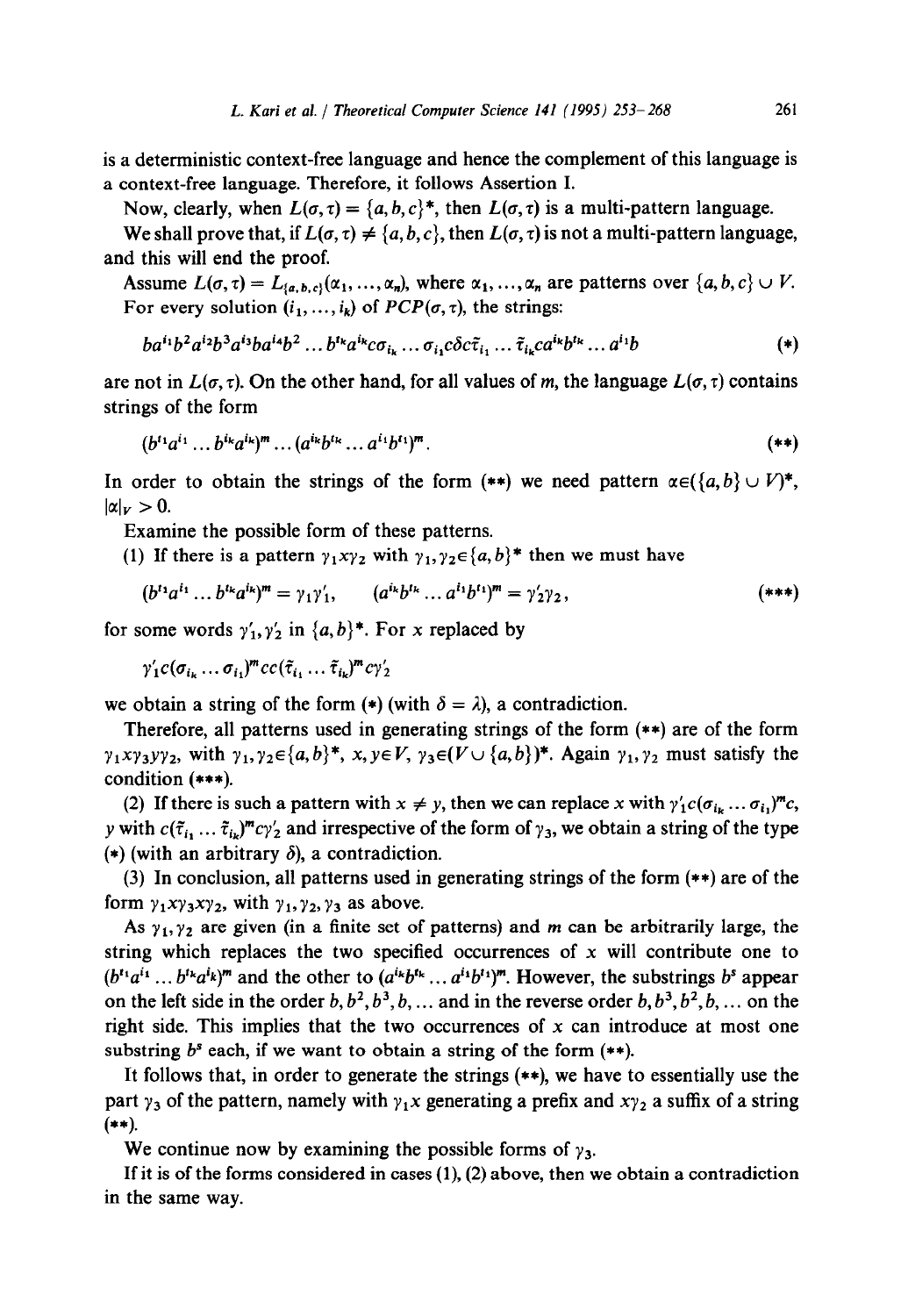If it is of the form in case (3)  $(y_3 = y_{3,1}zy_{3,3}zy_{3,2},y_{3,1},y_{3,2} \in \{a,b\}^*, z \in V$ ,  $\gamma_3 \in (\{a, b\} \cup V)^*$ ) then we continue the procedure. However, this can be done only finitely many times (the set of patterns is finite), hence eventually we either reach one of the cases (1), (2) – hence a contradiction – or we find a string over  $\{a, b\}$ , without variables. In this last case, only strings (\*\*) with a bounded m can be produced  $-$  a contradiction which concludes the proof.  $\Box$ 

**Theorem 5.** It *is not decidable whether or not an arbitrary given context-free language is in MPL<sub>REG</sub>*.

**Proof.** Similar to the proof of Theorem 4.  $\Box$ 

*Open problems:* Is it decidable whether or not: (1) a regular language is in *MPL? (2)* a language in *MPL* is a regular (context-free) language?

# **5. Hierarchies**

We will now prove that a strictly increasing hierarchy of language families is obtained by increasing the number of generating patterns. This holds both in the *E*and NE-case. Observe that, in spite of the overall equality

 $MPLE = MPLNE = MPL$ ).

there are differences between *E-* and NE-cases if only a fixed number of patterns is allowed. For instance,  $(card(\Sigma))^2$  E-patterns are needed to generate the language generated by the single  $NE$ -pattern xy.

**Theorem 6. The** *number of patterns dejnes an injinite hierarchy:* 

 $MPLE(n) \subset MPLE(n + 1), \quad n \geq 1,$  $MPLNE(n) \subset MPLNE(n + 1), \quad n \geq 1.$ 

**Proof.** Consider the sequence of prime numbers

 $p_1 = 2, p_2 = 3, p_3 = 5, p_4 = 7, ...$ 

the alphabet  $\Sigma = \{a\}$  and the set of patterns

$$
\pi_k = \{x^{p_1}, x^{p_2}, \ldots, x^{p_k}\}, \quad k \geq 1.
$$

Clearly,  $a^{p_k+1}$  is in  $L_{\Sigma,E}(\pi_{k+1})$  (replace x by a in  $x^{p_k+1}$ ), but  $a^{p_k+1}$  is not in  $L_{\Sigma,E}(\pi_k)$ . The strings in  $L_{\Sigma,E}(\pi_k)$  are either  $\lambda, a^{p_1}, \ldots, a^{p_k}$  or their multiples (hence nonprime exponents). It is easy to see that  $MPLE(k) \subset MPLE(k + 1)$ ,  $MPINE(k) \subset$ *MPLNE(k + 1), k*  $\geq$  *1, and that the inclusions are strict.*  $\Box$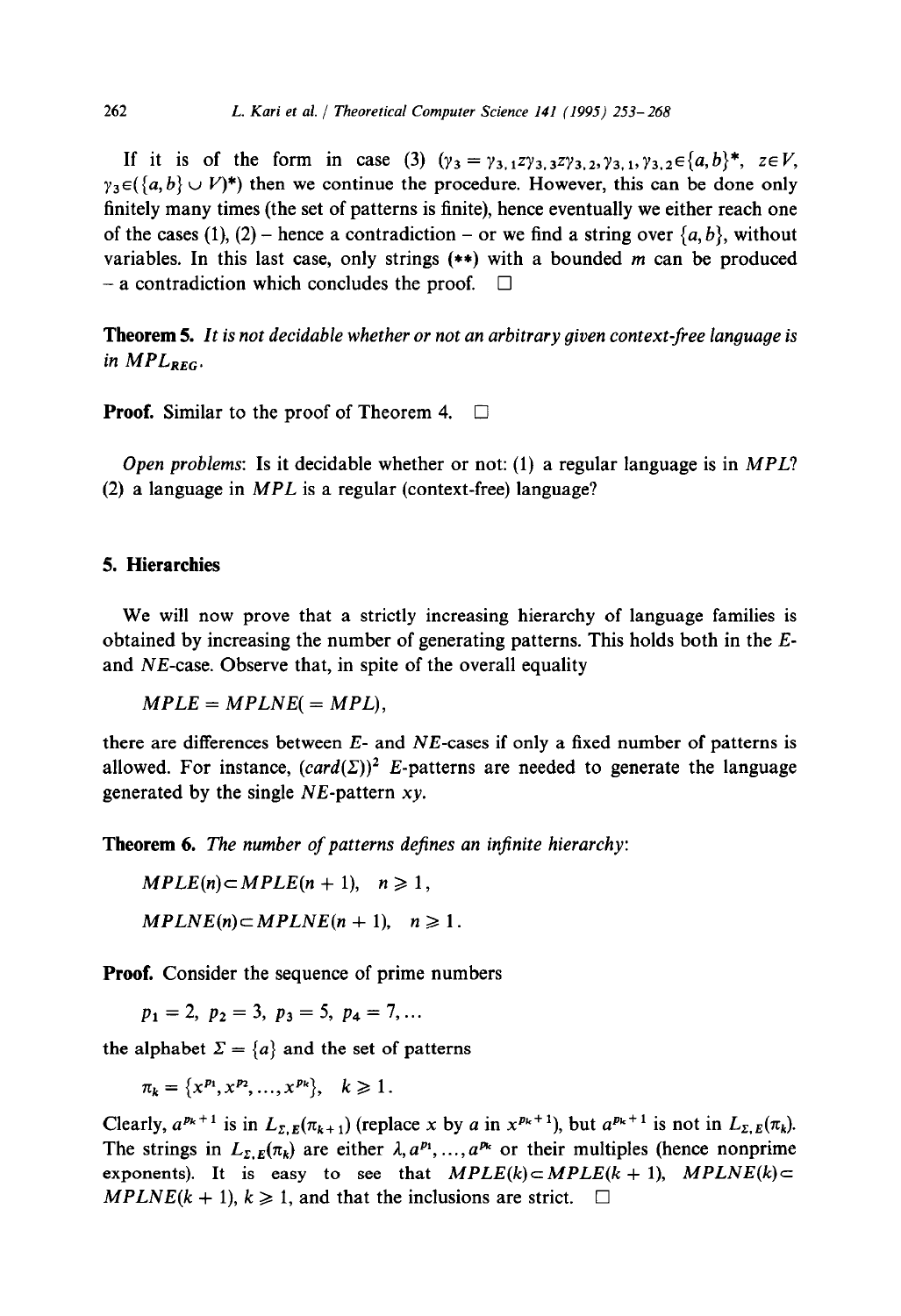## **6. Closure properties**

We begin with the following simple observation.

**Theorem 7.** For  $L \subseteq \{a\}^*$ ,  $L \in MPL$  if and only if L is regular.

**Proof.** If *LEMPL,* then *L* is regular, because the property holds for *RLSM (see*  Section 3).

If  $L \subseteq \{a\}^*$ , L regular, then there is a finite set F and positive integers  $p_1, \ldots, p_k$  and *q* such that

 $L = \{a^n \mid n \in F \text{ or } n = p_i + q_j, j \ge 0, 1 \le i \le k\}.$ 

Therefore,  $L = L_{\{a\}}(\pi)$  for

$$
\pi = \{a^n \mid n \in F\} \cup \{a^{pi} x^q \mid 1 \leq i \leq k\}. \quad \Box
$$

The closure properties of *MPL* are summarized in the next theorem.

**Theorem 8.** *Thefamily MPL is an anti-AFL, but it is closed under right/left derivatives. It is not closed under right/left quotients with regular sets, intersection and complement.* 

**Proof.** The family *MPL* is not closed under any of the following operations:

*Union:*  $a^+ \in MPL$ ,  $\{b\} \in MPL$  but  $a^+ \cup \{b\} \notin MPL$ . (Note that if  $L_1, L_2 \in MPL$  and  $a1ph(L_1) = a1ph(L_2)$ , then  $L_1 \cup L_2 \in MPL$ ; construct the union of the patterns generating the two languages.)

*Concatenation:*  $a^+ \in MPL$ ,  $\{b\} \in MPL$  but  $a^+\{b\} \notin MPL$ . Again, if  $alpha(L_1) =$ *alph(L<sub>2</sub>),* then  $L_1L_2 \in MPL$ ; rename the variable of the multi-pattern of  $L_2$  and catenate each pattern corresponding to  $L_1$  to each pattern corresponding to  $L_2$ .

*Kleene* + :  ${ab} \in MPL$ , but  ${ab}^+ \notin MPL$ .

*Intersection with regular languages:*  $\Sigma^* \in MPL$  for all  $\Sigma$ ; if *card*( $\Sigma$ )  $\geq$  2, there are regular languages over  $\Sigma$  which are not in *MPL*.

*Morphisms:*  $a^+ \in MPL$ , but  $h(a^+) = \{ab\}^+ \notin MPL$ , for  $h(a) = ab$ .

*Inverse morphisms:*  $\{b\} \in MPL$ , but  $h^{-1}(b) = a^*ba^* \notin MPL$  for  $h(a) = \lambda, h(b) = b$ . *Left/right derivatives:* Take  $\alpha_1, \ldots, \alpha_n$  patterns over  $\Sigma \cup V$  and  $\beta \in \Sigma^+$ . For every

variable  $x \in V$ , consider the *replacement rules* 

$$
x \to \gamma, \quad \gamma \in \Sigma^*, \ 0 \le |\gamma| < |\beta|,
$$

$$
x \to \gamma x, \quad \gamma \in \Sigma^*, \ |\gamma| = |\beta|.
$$

For every pattern  $\alpha_i$  consider all the patterns obtained by consistently applying an arbitrary set of such rules to  $\alpha_i$  (every occurrence of some x is replaced by the same string  $\gamma$  or  $\gamma x$  as above). We obtain in this way a set of patterns  $\alpha'_1, \ldots, \alpha'_m$  such that  $L_{\Sigma}(\alpha_1, ..., \alpha_n) = L_{\Sigma}(\alpha'_1, ..., \alpha'_m)$  and each  $\alpha'_i$  is either in  $\Sigma^*$  or it has every variable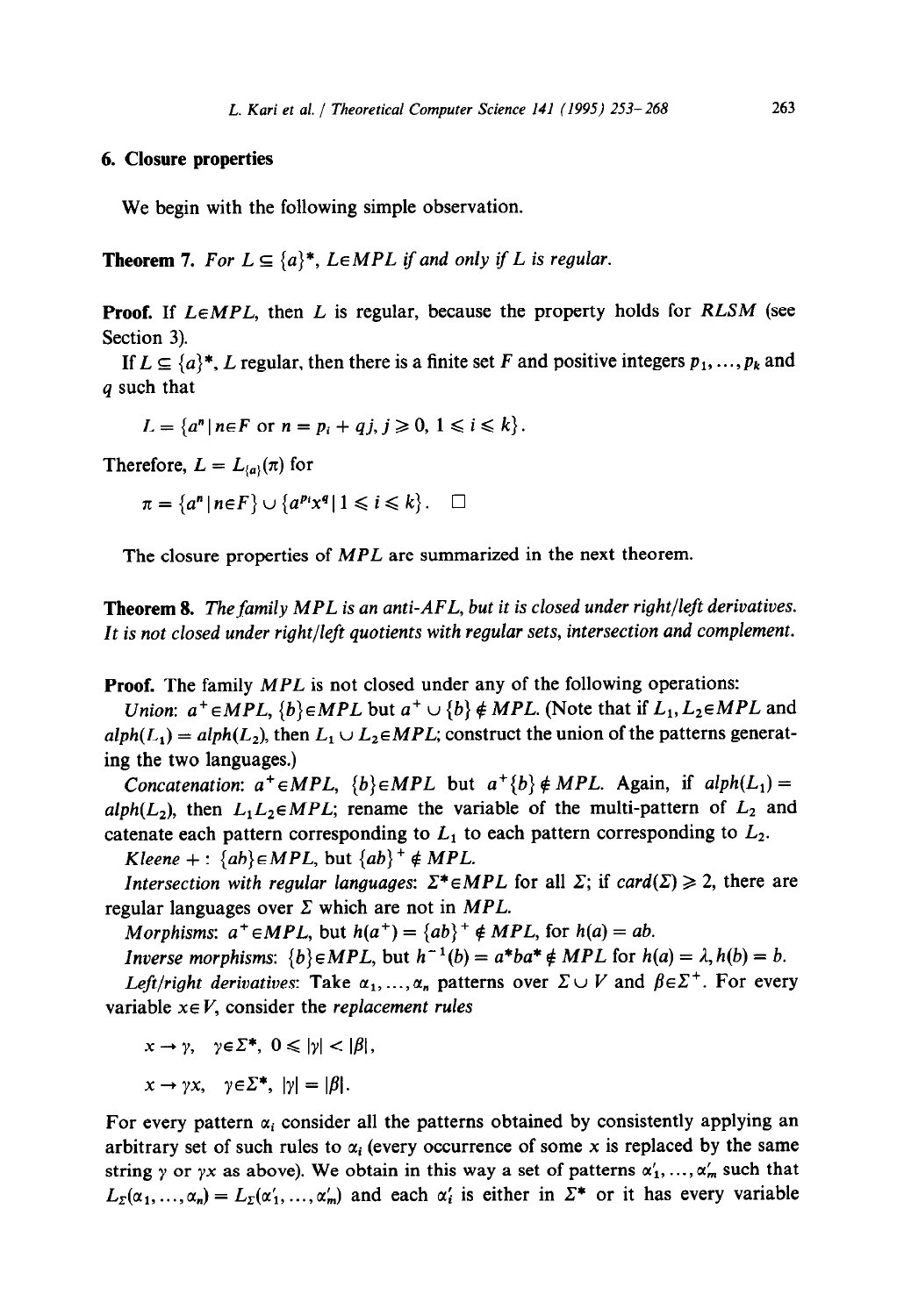x with a left context in  $\Sigma^*$  of length at least  $|\beta|$ . Then clearly

$$
\partial_{\beta}^{l}(L_{\Sigma}(\alpha_1, ..., \alpha_n)) = L_{\Sigma}(\partial_{\beta}^{l}(\alpha'_1, ..., \alpha'_m)).
$$

which proves the closure under left derivatives. The case of the right derivatives is symmetric.

*Left/right quotients by regular languages.* Take  $\alpha = xabax$ ,  $\Sigma = \{a, b\}$  and the regular language  $R = b^2 a^+ b^2$ . Because

$$
L_{\Sigma}(\alpha) = \{\beta aba\beta \,|\, \beta \in \{a,b\}^*\},\,
$$

**we** have

$$
R^{-1}L_{\Sigma}(\alpha) = \{\gamma abab^2a^nb^2\gamma \mid n \geq 1, \gamma \in \{a, b\}^*\}
$$

(the prefix  $b^2 a^n b^2$  of a string  $\beta a b a \beta$  in  $L_{\Sigma}(\alpha)$  must be a prefix of  $\beta$ , due to the presence of the string *aba).* 

Assume that  $R^{-1}L_{\Sigma}(\alpha) = L_{\Sigma}(\alpha_1, ..., \alpha_m)$  for some patterns  $\alpha_1, ..., \alpha_m$  over  $\{a, b\} \cup V$ .

In every pattern we can replace every variable with *aba,* hence every pattern must contain at least two substrings  $b^2$ . At least one pattern must contain exactly two strings *b2,* because

 $a<sup>n</sup>abab<sup>2</sup>a<sup>p</sup>b<sup>2</sup>a<sup>n</sup> \in R<sup>-1</sup>L<sub>r</sub>(\alpha)$ .

for all  $n, p \geq 1$ .

More exactly, there are patterns of the form  $w_1abab^2w_2b^2w_3$ , with  $w_1, w_2$ ,  $w_3 \in (V \cup \{a\})^*$ . If all such patterns have  $w_2 \in \{a\}^*$ , then only finitely many strings of the form  $a^nabab^2a^pb^2a^n$  can be obtained, for a given *n*. Consequently, there is a pattern  $w_1abab^2w_2b^2w_3$  with  $w_2$  containing a variable. Replace in this pattern all variables by *aba.* The obtained string is of the form  $\beta_1abab^2\beta_2b\beta_3b^2\beta_4$  with  $\beta_1, \beta_2, \beta_3, \beta_4 \in \{aba, c\}^*$ , and such strings are not in  $R^{-1}L_{\rm{F}}(\alpha)$ , a contradiction. The case of the right quotients is symmetric.

*Intersection:* Assume that:  $\Sigma = \{a, b\}$ ,  $\alpha_1 = x \times ab$ ,  $\alpha_2 = x \times b$ . Then

$$
L_{\Sigma}(\alpha_1) \cap L_{\Sigma}(\alpha_2) = \{ \beta \in \Sigma^* \mid \text{there are } \gamma, \delta \in \Sigma^* \text{ such that } \beta = \gamma \gamma ab = \delta ba \delta \}.
$$

Take the equation  $\gamma yab = \delta ba\delta$ . It follows that either  $\delta = b$ ,  $\gamma = b$  (hence *bbab* $E_L(\alpha_1) \cap L_{\Sigma}(\alpha_2)$  or  $\delta = \delta_1$  *ab*, hence  $\gamma y$ *ab* =  $\delta_1$ *abba* $\delta_1$ *ab*,  $\gamma y = \delta_1$ *abba* $\delta_1$ *.* This implies  $\gamma = \delta_1 ab$ ,  $\gamma = ba\delta_1$ , hence  $\delta_1 ab = ba\delta_1$ . Therefore,  $\delta_1 = (ba)^k b$ , for  $k \ge 0$ . Thus we obtain  $\delta = (ba)^k bab = (ba)^{k+1}b$ ,  $\gamma = (ba)^k bab = (ba)^{k+1}b$ .

In conclusion,

$$
L_z(\alpha_1) \cap L_z(\alpha_2) = \{ (ba)^{k+1}b(ba)^{k+1}bab \mid k \ge 0 \} \cup \{ bbab \} = \{ (ba)^k b(ba)^k bab \mid k \ge 0 \}.
$$

This language is not in *MPL* because, for instance, *aa* is not a subword of its strings.

*Complement:* The language  $L = \{a, b\}^*ab\{a, b\}^*$  is in *MPL* but  $\{a, b\}^* - L = b^*a^*$ does not contain the substring *ab*, hence it is not in *MPL*.  $\Box$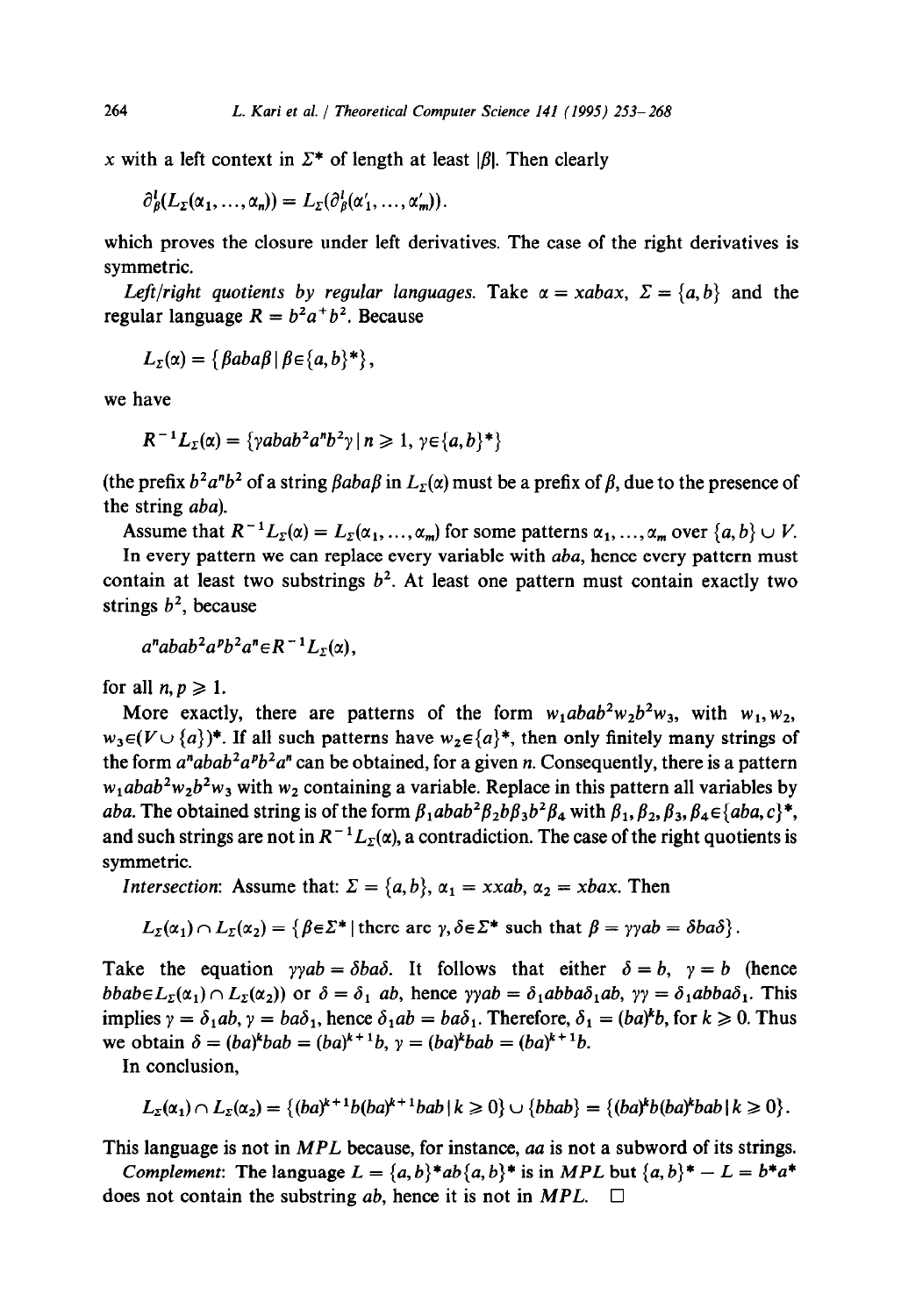**Theorem 9.** The family MPL<sub>REG</sub> is closed under union, concatenation morphisms, *intersection with regular languages, but not closed under Kleene + and inverse morphisms.* 

**Proof.** *Union:* Consider two multi-patterns

$$
\pi_1 = {\alpha_1, ..., \alpha_n}, \qquad \pi_2 = {\beta_1, ..., \beta_m}
$$

and take  $\pi_2 = {\alpha_1, ..., \alpha_m, \beta_1, ..., \beta_m}$  with the same languages  $L_{x, \alpha_i}, L_{x, \beta_i}$ . Then  $L_{\Sigma}(\pi_3) = L_{\Sigma}(1\pi) \cup L_{\Sigma}(\pi_2).$ 

*Concatenation:* Assume that  $\pi_1 = {\alpha_1, ..., \alpha_n}, \pi_2 = {\beta_1, ..., \beta_m},$  replace all variables in  $\pi_2$  with primed symbols and take  $\pi_3 = {\alpha_i \beta'_j | 1 \le i \le n, 1 \le j \le m}$ , with the same languages  $L_{x,\alpha_i}$  and with  $L_{x',\beta_i} = L_{x,\beta_i}$ . We have  $L_z(\pi_3) = L_z(\pi_1)L_z(\pi_2)$ .

*Morphisms:* Consider that  $\pi = {\alpha_1, ..., \alpha_n}$  and  $h: \Sigma^* \to \Sigma^*$ . Take  $h(\pi) = \{h(\alpha_1), ..., h(\alpha_n)\}\$ and  $L'_{x, \alpha_i} = h(L_{x, \alpha_i}), 1 \le i \le n$ . Clearly,  $h(L_{\Sigma}(\pi)) = L_{\Sigma}(h(\pi))$ .

*Intersection with regular languages:* Let  $\pi = {\alpha_1, ..., \alpha_n}$  be a multi-pattern over  $V \cup \Sigma$  with the regular languages associated to variables  $L_{x, \alpha_i}$ ,  $1 \le i \le n$ ,  $x \in V$ . For  $R \subseteq \Sigma^*$  a regular language, consider a deterministic finite automaton  $A =$  $(Q, \Sigma, q_0, F, \delta)$ . For a pattern  $\alpha_i = \beta_{i,1}x_{i,1} \dots x_{i,k_i}\beta_{i,k_i+1}, \beta_{i,j} \in \Sigma^*$ ,  $x_{i,j} \in V$  for all *i,j,* consider all the strings of the following form

$$
\rho = \beta_{i,1}(q_1, x_{i,1}, q'_1) \dots (q_{k_i}, x_{i,k_i}, q'_{k_i}) \beta_{i,k_i+1},
$$

where

$$
q_1 = \delta(q_0, \beta_{i,1}), \ q_{j+1} = \delta(q'_j, \beta_{i,j+1}), \qquad 1 \leq j \leq k_i - 1, \qquad \delta(q'_{k_i}, \beta_{i,k_i+1}) \in F.
$$

For each such string  $\rho$  and for each  $x \in V$  appearing in it, let M be

$$
M = \{(s, s') | (s, x, s') \text{ appears in } \rho\}
$$

and define

$$
L'_x = \bigcap_{(s,s')\in M} \left\{ \gamma \in L_x \, | \, \delta(s,\gamma) = s' \right\}.
$$

Note that these languages are all regular.

For each string  $\rho$  consider now the pattern obtained by replacing again all triples  $(s, x, s')$  with x. (For a given  $\alpha_i$  we have more strings  $\rho$ , but for each  $\rho$  we obtain now only one pattern with languages  $L_x$  associated as above.)

Denote by  $\pi'$  the set of all patterns obtained in this way. We have  $L_{\Sigma}(\pi) \cap R = L_{\Sigma}(\pi').$ 

*Kleene* + : The following language  $L = \{ca^nca^n c \mid n \ge 1\}$  is in *MPL* because  $L =$  $L_z(cxcx)$  with  $L_x = a^+$ . But,  $L^+ \notin RLSM$ , hence  $L^+ \notin MPL_{REG}$ .

*Inverse morphisms:* Assume that  $\Sigma = \{a, b\}$ ,  $\alpha = cxcx$ , with  $L_x = (ab)^+$ , that is  $L_z(\alpha) = \{c(ab)^n c(ab)^n \mid n \ge 1\}$ . Consider also  $h: \{a, b, c, d\} \rightarrow \{a, b, c\}^*$  defined by  $h(a) = ca, h(b) = ba, h(c) = bc, h(d) = ab.$  We obtain  $h^{-1}(L_{\mathcal{E}}(a)) = \{ab^{n-1}cd^{n} | n \ge 1\}$ , which is not in  $MPL_{REG}$  (the substrings  $b^{n-1}$ ,  $d^n$  must be obtained using different variables, hence the powers cannot be related).  $\Box$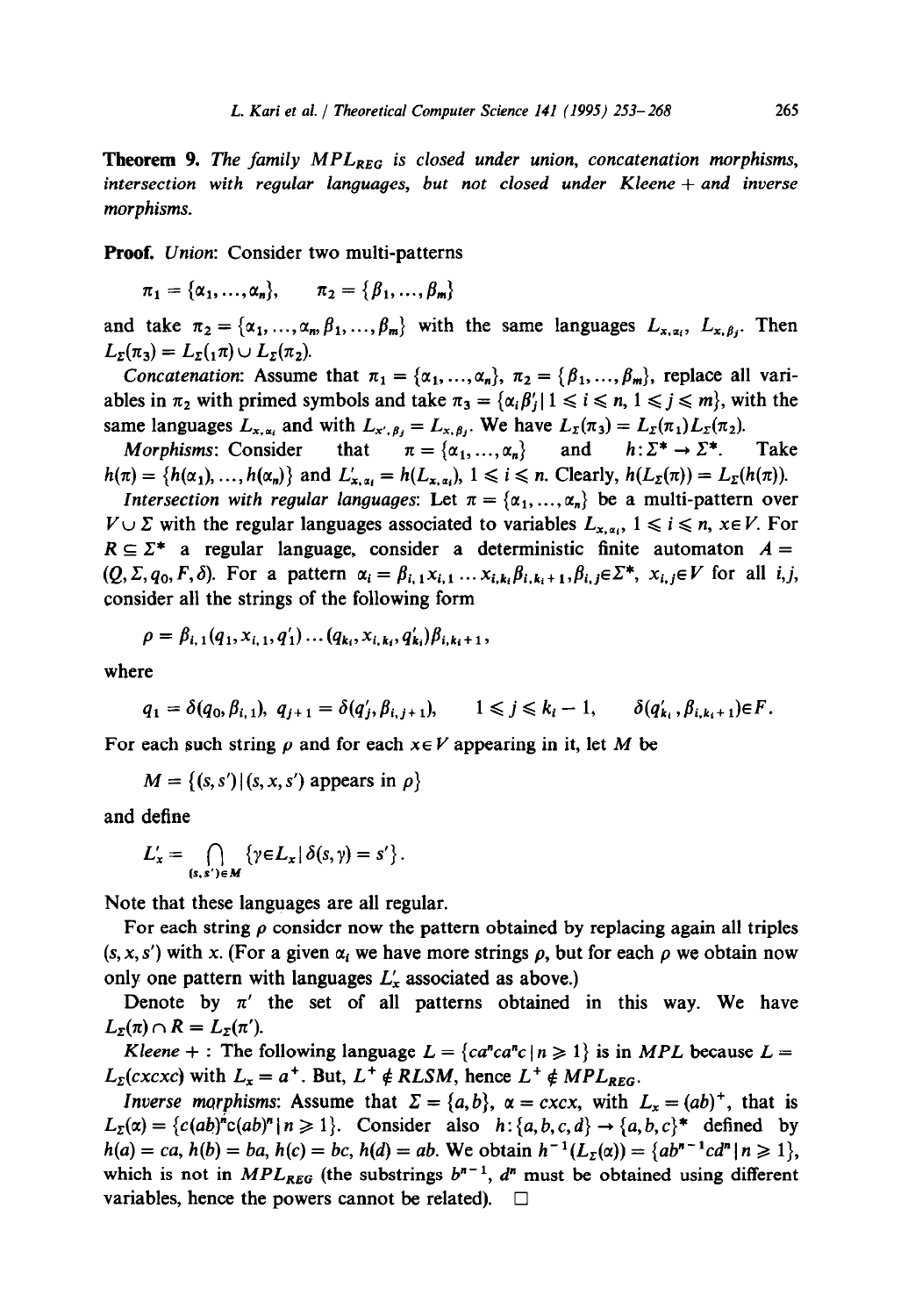## **7. Repetition-free multi-patterns**

The study of multi-patterns is closely related to the study of *word rewriting systems with variables (WRSV), see for instance, [10]. In particular, questions con*cerning the set *Red(R)* of words *reducible by* a *WRS V, R,* can be expressed as questions concerning multi-pattern languages. For instance, the *ground reducibility problem*  amounts to the problem of inclusion of a certain pattern language in a certain multi-pattern language. Usually, this leads to undecidable situations. However, many problems became decidable if the patterns involved are *repetition-free,* meaning that no variable appears twice in any given pattern. (The corresponding *WRSV's* are often referred to as "linear".)

The following result is obvious.

### **Theorem 10.** *Every repetition-free MPL is regular.*

We say that  $(\alpha, \ldots, \alpha_n)$  is a *minimal* representation for an *MPL L* =  $L(\alpha_1, \ldots, \alpha_n)$  if, for no *i*,  $L(\alpha_i) \subseteq \bigcup_{i \neq i} L(\alpha_i)$ . (Thus, every  $\alpha_i$  is needed.) We do not know any instances of regular *MPL* languages not having a minimal repetition-free representation.

By Theorem 7, all decidability properties of regular languages concern also repetiton-free *MPL* languages. Particularly interesting from the point of view of pattern languages is the *decidability of finiteness of the complement*. It is also likely that every regular *MPL* language is effectively regular. (That is, if we know that an *MPL, L,* is regular, we can construct a regular expression for *L.)* 

The following result is very interesting, in view of the undecidability of the inclusion for ordinary pattern languages.

**Theorem 11.** The inclusion  $K \subseteq L$  is decidable for pairs  $(K, L)$ , where K and L *are MPL and L is regular. Hence, it is decidable for MPL pairs (K, L), where L is repetition-free.* 

**Proof.** (1) By the corollary of Theorem 3, *K* is *ETOL*. Hence,  $K \subseteq L$  if and only if  $K \cap \sim L = \emptyset$ , where  $\sim L$  means the complement of *L. K*  $\cap \sim L$  is in *ETOL*, by the closure properties of *ETOL.* Hence, its emptiness is decidable.

The next proof provides an idea of a straight algorithm for the above problem.

(2) The proof uses the idea of *ajnite test set.* We prove that we can compute from *K* and *L* a bound *B* such that if every work of *K,* obtained by assigning to each of the variables a word of length  $\leq B$ , is in *L*, then also  $K \subseteq L$ . Indeed, we claim that we can choose  $B = q^p$ , where q is the number of states in a deterministic finite automaton, *DFA,* accepting the complement of *L,* and *p* is the maximal number of occurrences of a single variable in one of the patterns defining *K.* 

We proceed indirectly and assume that this test does not work. This means that  $K \neq L$  but we do not find out this using words in the test set. In other words, there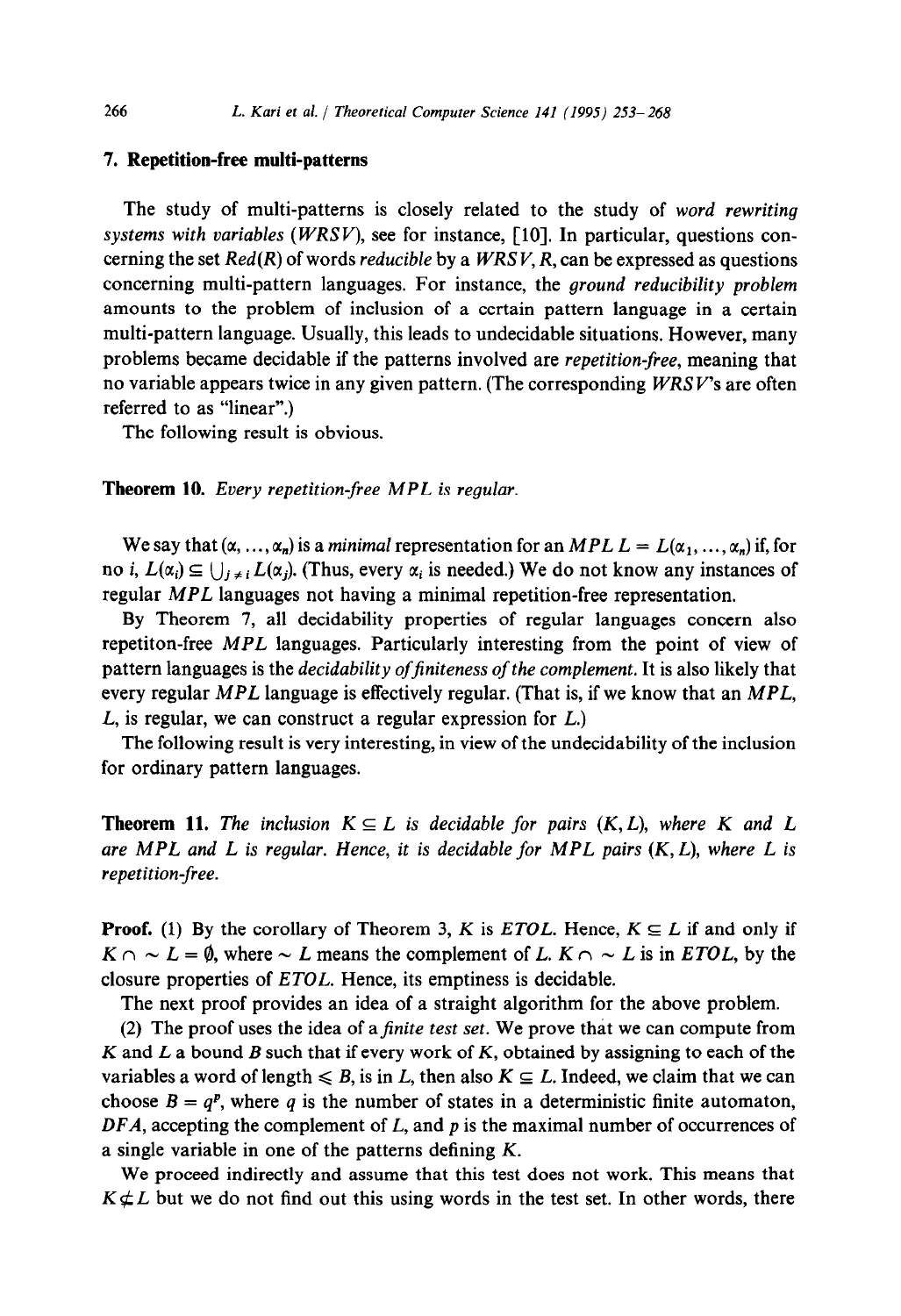exists some string  $w\in L(\alpha) \cap \sim L$ , where  $\alpha$  is one of the patterns in *K*, but in order to get w, we have substituted a variable x in  $\alpha$  by a word u with  $k = |u| \geq q^p + 1$ . We prove that we could as well use a shorter word u' for x and get a word  $w' \in L(\alpha) \cap \sim L$ .

The variable x occurs in w altogether  $n \leq p$  times. We are interested in the corresponding *n* occurrences of the subword u in w:

 $w = ... u ... u ... u ...$ 

When reading  $w$  from left to right, we observe after each letter the state  $DFA$ is in. When considering the  $n$  occurrences of  $u$ , we obtain in this way the  $n$ -tuples of states

 $(s_i^1, \ldots, s_i^n), \ 1 \leq i \leq k.$ 

Thus, the *n*-tuple  $(s_k^1, \ldots, s_k^n)$  gives the state DFA is in after reading the last letter of each of the *n* occurrences of u.

Since  $k > q^p \ge q^n$ , there are *i* and *j*,  $i < j$ , such that  $s_i^1 = s_i^1, \ldots, s_i^n = s_i^n$ . This means that if the letters with numbers  $i + 1, \ldots, j$  (inclusive) are omitted from u, the resulting word u' satisfies the requirements states above.  $\Box$ 

We consider repetition-free MPL's. The terminal words occurring in the patterns are finite in number but the patterns tell also the ordering of these terminal words. In some cases such an ordering is not necessary. We consider here the E-interpretation.

We say that an *MPL* language *L* has a *finite subword characterization* if *L* is defined by patterns of the form  $xwy$ ,  $w \in \Sigma^*$ . For example, the *MPL* language  $\Sigma^* a \Sigma^* b \Sigma^*$ ,  $\Sigma = \{a, b\}$ , has the finite subword characterization  $\Sigma^*$  ab $\Sigma^*$ . The *MPL* language  $\Sigma^* a \Sigma^* b \Sigma^* a \Sigma^*$  has no finite subword characterization.

**Theorem 12.** It *is decidable whether or not a given regular (hence, a given repetitionfree) MPL language L has* a *finite subword characterization.* 

**Proof.** If  $w_1, \ldots, w_k$  are the words used in the finite subword characterization, we may assume that none of them is a proper subword of the other. This follows because if  $w_i$  is a proper subword of  $w_i$ , then

 $L_E(xw_i y) \subset L_E(xw_i y)$ 

and thus  $w_i$  can be omitted. Thus, we have to find out whether  $L$  contains infinitely many words with this property. This is the case iff

 $L \cap \Sigma$ (  $\sim L$ ) $\cap$ (  $\sim L$ ) $\Sigma$ 

is infinite. For a regular  $L$ , this is a decidable property.  $\Box$ 

The preceding theorem appears in  $\lceil 10 \rceil$  in a formulation dealing with linear *WRS y's.*